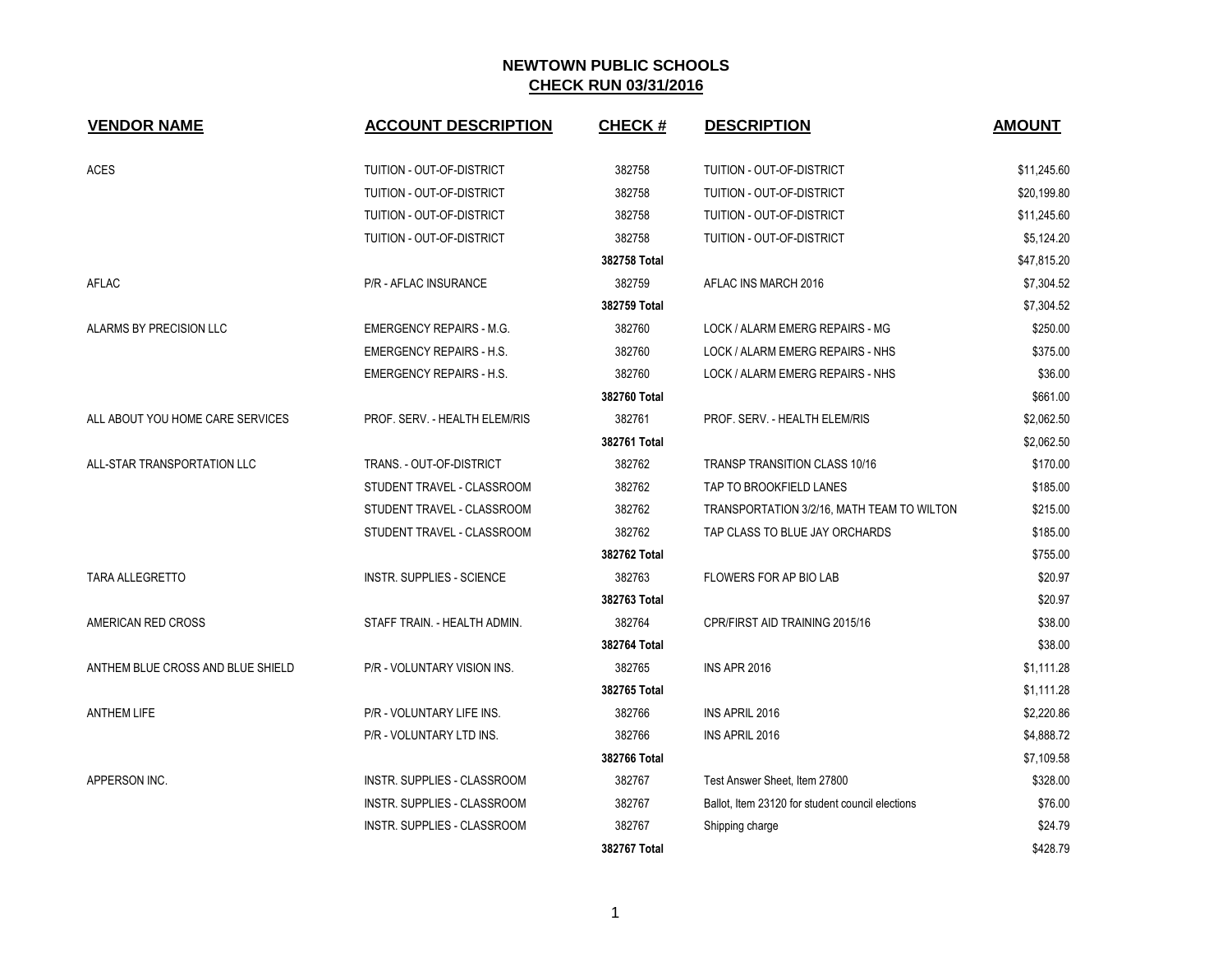| <b>VENDOR NAME</b>            | <b>ACCOUNT DESCRIPTION</b>      | <b>CHECK#</b> | <b>DESCRIPTION</b>                                  | <b>AMOUNT</b> |
|-------------------------------|---------------------------------|---------------|-----------------------------------------------------|---------------|
| APPLE INC.                    | EQUIPMENT - INFO. TECH.         | 382768        | MacBook Pro 13 inch with Retina Display 2.7 GHzm i5 | \$1,399.00    |
|                               | EQUIPMENT - INFO. TECH.         | 382768        | Apple Care Protection Plan 3 year                   | \$183.00      |
|                               |                                 | 382768 Total  |                                                     | \$1,582.00    |
| AQUARION WATER COMPANY OF CT  | WATER - H.                      | 382769        | WATER 200332183 24 THOU GAL                         | \$305.24      |
|                               | WATER - M.G.                    | 382769        | WATER 200331002 39 THOU GAL                         | \$386.19      |
|                               | WATER - M.S.                    | 382769        | WATER 200330637 114. THOU GAL                       | \$790.86      |
|                               | WATER - H.S.                    | 382769        | WATER 200328870 188. THOU GAL                       | \$1,195.53    |
|                               | WATER - H.S.                    | 382769        | WATER 200331205 SNACK STAND                         | \$29.29       |
|                               | WATER - H.S.                    | 382769        | WATER 200328345 4 THOU GAL                          | \$197.34      |
|                               |                                 | 382769 Total  |                                                     | \$2,904.45    |
| ARC-O-ROOTER LLC              | <b>EMERGENCY REPAIRS - M.G.</b> | 382770        | SNAKE MAIN LINE - MG                                | \$250.00      |
|                               |                                 | 382770 Total  |                                                     | \$250.00      |
| ASCOT EDUCATION LLC           | TUITION - OUT-OF-DISTRICT       | 382771        | TUITION - OUT-OF-DISTRICT                           | \$6,384.00    |
|                               |                                 | 382771 Total  |                                                     | \$6,384.00    |
| <b>AT&amp;T MOBILITY</b>      | <b>TELEPHONE &amp; CABLE</b>    | 382772        | WIRELESS TELEPHONE SERV 2015/16                     | \$190.32      |
|                               |                                 | 382772 Total  |                                                     | \$190.32      |
| ATRION NETWORKING CORPORATION | EQUIPMENT - INFO. TECH.         | 382773        | InformaCast Resiliency Per End Point IPTA-IC-R      | \$2,284.35    |
|                               | EQUIPMENT - INFO. TECH.         | 382773        | Atrions Project Managed Professional                | \$6,891.25    |
|                               |                                 | 382773 Total  |                                                     | \$9,175.60    |
| AUTO HOME COMMERCIAL          | <b>EMERGENCY REPAIRS - RIS.</b> | 382774        | PA SYSTEM / CLOCK REPAIRS - RIS                     | \$290.06      |
|                               |                                 | 382774 Total  |                                                     | \$290.06      |
| <b>BAGEL DELIGHT</b>          | CONTRACTED SERV. - SUPER.       | 382775        | BOE BREAKFAST 03/09/16                              | \$119.90      |
|                               |                                 | 382775 Total  |                                                     | \$119.90      |
| <b>BILL FLOOD GOLF</b>        | <b>REPAIRS - SPORTS</b>         | 382776        | <b>TITLEIST PRO V1</b>                              | \$1,440.00    |
|                               |                                 | 382776 Total  |                                                     | \$1,440.00    |
| <b>BLICK ART MATERIALS</b>    | INSTR. SUPPLIES - CLASSROOM     | 382777        | Pelican water color sets, 000367-1129, 12 per set   | \$159.00      |
|                               |                                 | 382777 Total  |                                                     | \$159.00      |
| BUG BUSTER INC.               | <b>B&amp;G CONTRACTED SERV.</b> | 382778        | MONTHLY PEST CONTROL (2015-2016)                    | \$79.44       |
|                               | <b>B&amp;G CONTRACTED SERV.</b> | 382778        | MONTHLY PEST CONTROL (2015-2016)                    | \$80.81       |
|                               | <b>B&amp;G CONTRACTED SERV.</b> | 382778        | MONTHLY PEST CONTROL (2015-2016)                    | \$80.81       |
|                               | <b>B&amp;G CONTRACTED SERV.</b> | 382778        | MONTHLY PEST CONTROL (2015-2016)                    | \$79.44       |
|                               | <b>B&amp;G CONTRACTED SERV.</b> | 382778        | MONTHLY PEST CONTROL (2015-2016)                    | \$81.71       |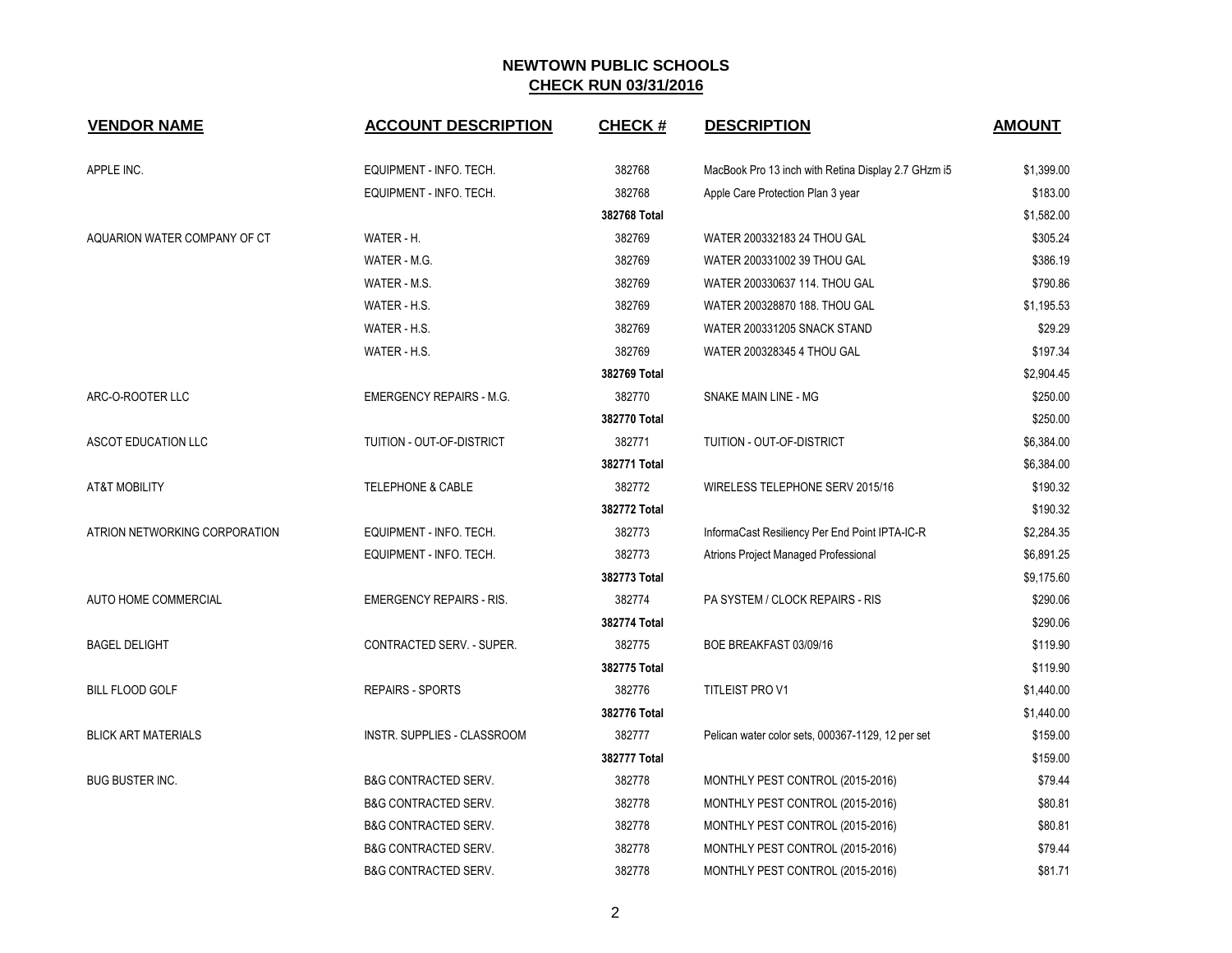| <b>VENDOR NAME</b>           | <b>ACCOUNT DESCRIPTION</b>          | <b>CHECK#</b> | <b>DESCRIPTION</b>                                   | <b>AMOUNT</b> |
|------------------------------|-------------------------------------|---------------|------------------------------------------------------|---------------|
| <b>BUG BUSTER INC.</b>       | <b>B&amp;G CONTRACTED SERV.</b>     | 382778        | MONTHLY PEST CONTROL (2015-2016)                     | \$81.71       |
|                              | <b>B&amp;G CONTRACTED SERV.</b>     | 382778        | MONTHLY PEST CONTROL (2015-2016)                     | \$87.99       |
|                              |                                     | 382778 Total  |                                                      | \$571.91      |
| CASCADE SCHOOL SUPPLIES INC. | INSTR. SUPPLIES - CLASSROOM         | 382779        | 2 pocket folder, 028160, box, CREC pricing 2015-2016 | \$68.75       |
|                              |                                     | 382779 Total  |                                                      | \$68.75       |
| CHARTER COMMUNICATIONS       | <b>TELEPHONE &amp; CABLE</b>        | 382780        | SERV 2015/16                                         | \$2,444.79    |
|                              |                                     | 382780 Total  |                                                      | \$2,444.79    |
| <b>DYLLON CHOWDHURY</b>      | OFF./MEETING SUPPLIES - B.O.E.      | 382781        | VIDEOTAPING BOE MEETING 02/16/16                     | \$40.00       |
|                              |                                     | 382781 Total  |                                                      | \$40.00       |
| <b>ED CLARK</b>              | <b>B&amp;G SUPPLIES - CUSTODIAL</b> | 382782        | SHOES (60068)                                        | \$150.00      |
|                              |                                     | 382782 Total  |                                                      | \$150.00      |
| CMRS-POC                     | POSTAGE - BUS. SERV.                | 382783        | POSTAGE MACHINE #08013733                            | \$1,000.00    |
|                              |                                     | 382783 Total  |                                                      | \$1,000.00    |
| CONN SCHOOL COUNSELOR ASSOC  | MEMBERSHIPS - GUIDANCE              | 382784        | Membership Renewal                                   | \$60.00       |
|                              | MEMBERSHIPS - GUIDANCE              | 382784        | Membership Renewal                                   | \$60.00       |
|                              | MEMBERSHIPS - GUIDANCE              | 382784        | Membership Renewal                                   | \$60.00       |
|                              | MEMBERSHIPS - GUIDANCE              | 382784        | Membership Renewal                                   | \$60.00       |
|                              | MEMBERSHIPS - GUIDANCE              | 382784        | Membership Renewal                                   | \$60.00       |
|                              | MEMBERSHIPS - GUIDANCE              | 382784        | Membership Renewal                                   | \$60.00       |
|                              | MEMBERSHIPS - GUIDANCE              | 382784        | Membership Renewal                                   | \$60.00       |
|                              | MEMBERSHIPS - GUIDANCE              | 382784        | Membership Renewal                                   | \$60.00       |
|                              |                                     | 382784 Total  |                                                      | \$480.00      |
| CONNEC-TO-TALK               | PROF. SERV. - PSYCH/MED. EVAL.      | 382785        | PROF. SERV. - PSYCH/MED. EVAL.                       | \$1,963.50    |
|                              |                                     | 382785 Total  |                                                      | \$1,963.50    |
| <b>CREC</b>                  | MEMBERSHIPS - BUS, SERV.            | 382786        | MEMBERSHIP CT CONSORTIUM                             | \$100.00      |
|                              |                                     | 382786 Total  |                                                      | \$100.00      |
| M.J. DALY, LLC               | <b>B&amp;G CONTRACTED SERV.</b>     | 382787        | 5TH YEAR SPECIAL SPRINKLER SYS. INSPECTION           | \$1,250.00    |
|                              |                                     | 382787 Total  |                                                      | \$1,250.00    |
| DUMOUCHEL PAPER CO.          | <b>B&amp;G SUPPLIES - CUSTODIAL</b> | 382788        | TRASH LINERS - CUST SUPPLIES                         | \$2,465.00    |
|                              | <b>B&amp;G SUPPLIES - CUSTODIAL</b> | 382788        | TRASH LINERS - CUST SUPPLIES                         | (\$164.40)    |
|                              |                                     | 382788 Total  |                                                      | \$2,300.60    |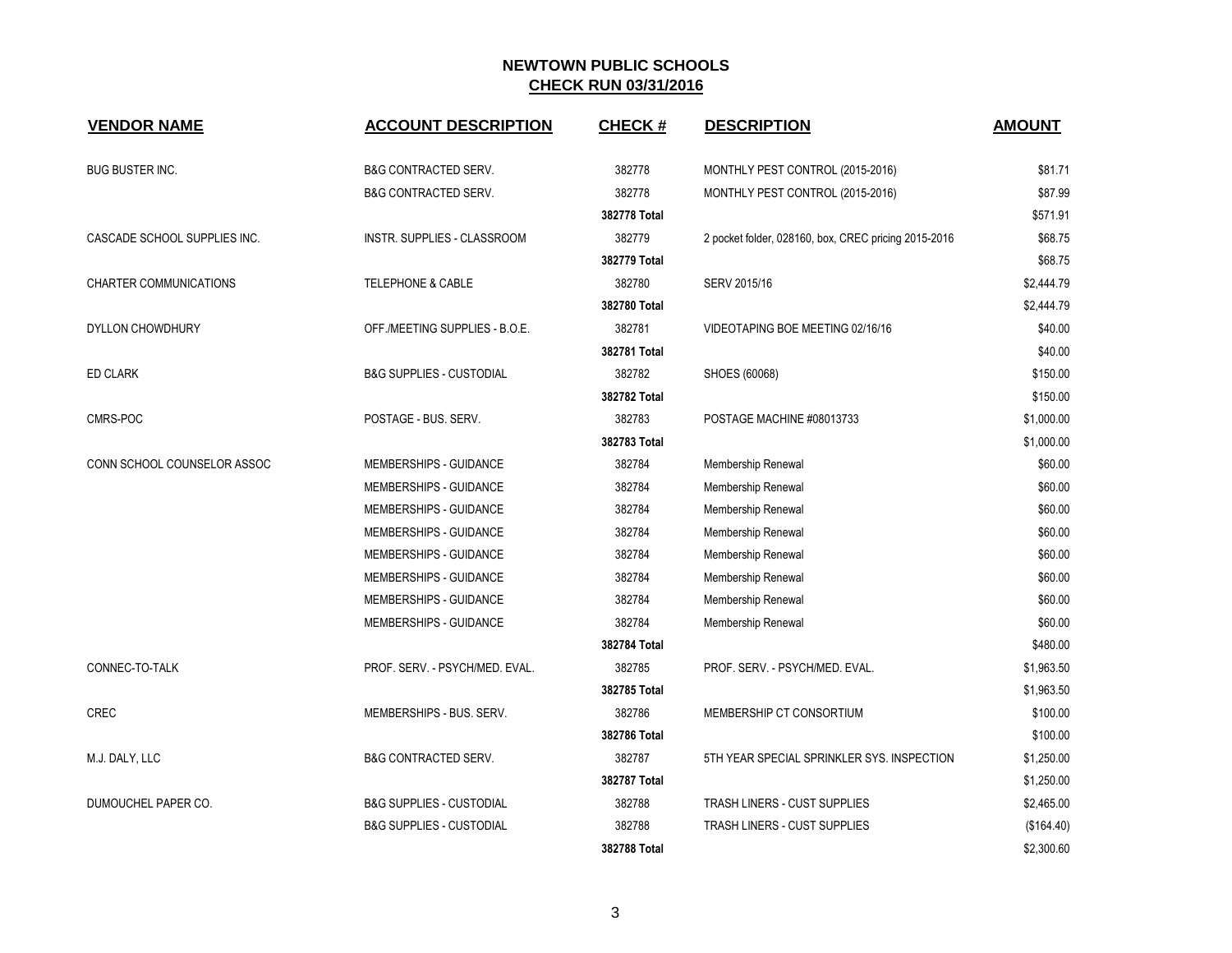| <b>VENDOR NAME</b>               | <b>ACCOUNT DESCRIPTION</b>          | <b>CHECK#</b> | <b>DESCRIPTION</b>                            | <b>AMOUNT</b> |
|----------------------------------|-------------------------------------|---------------|-----------------------------------------------|---------------|
| <b>EAST RIVER ENERGY INC.</b>    | FUEL OIL - GEN.                     | 382789        | OIL 5037H 207.0 GAL                           | \$618.93      |
|                                  | <b>ENERGY - OIL</b>                 | 382789        | OIL 5037H 1396.0 GAL                          | \$4,174.04    |
|                                  |                                     | 382789 Total  |                                               | \$4,792.97    |
| <b>EDUCATION CONNECTION</b>      | BEHAVIORAL THERAP. - SP. ED. PREK-8 | 382790        | FOR BEHAVIORAL THERAPY SERV                   | \$564.00      |
|                                  |                                     | 382790 Total  |                                               | \$564.00      |
| <b>EVERSOURCE</b>                | ELECTRICITY - H.                    | 382791        | ELEC 51084633023 28,960. KWH                  | \$4,695.65    |
|                                  | ELECTRICITY - S.H.                  | 382791        | ELEC 51934736059 69,600. KWH                  | \$9,732.66    |
|                                  | ELECTRICITY - M.G.                  | 382791        | ELEC 51171733009 30,340.20 KWH                | \$4,824.77    |
|                                  | ELECTRICITY - HOM.                  | 382791        | ELEC 51844633024 45504. KWH                   | \$7,943.77    |
|                                  | ELECTRICITY - H.S.                  | 382791        | ELEC 51223253097 20. KWH                      | \$46.20       |
|                                  | ELECTRICITY - H.S.                  | 382791        | ELEC 5138375011 2168. KWH                     | \$320.11      |
|                                  |                                     | 382791 Total  |                                               | \$27,563.16   |
|                                  | PROPANE & NATURAL GAS - H.S.        | 382792        | GAS 57379855042 510. CCF                      | \$548.33      |
|                                  |                                     | 382792 Total  |                                               | \$548.33      |
| FOLLETT SCHOOL SOLUTIONS INC.    | <b>TEXTBOOKS - ENGLISH</b>          | 382793        | 9780844259666 World Mythology Hard cover      | (\$24.65)     |
|                                  | <b>TEXTBOOKS - ENGLISH</b>          | 382793        | 9780844259666 World Mythology Hard cover      | \$24.65       |
|                                  | <b>TEXTBOOKS - ENGLISH</b>          | 382793        | 9780316769488 Catcher in the Rye Hard Cover   | \$562.80      |
|                                  | <b>TEXTBOOKS - ENGLISH</b>          | 382793        | 9780140186420 Of Mice and Men Hard Cover      | \$823.20      |
|                                  |                                     | 382793 Total  |                                               | \$1,386.00    |
| FOLLETT SCHOOL SOLUTIONS INC.    | SUPPLIES - LIBRARY                  | 382794        | 2017 Nutmeg Elem. Books. Please see attached. | \$40.35       |
|                                  |                                     | 382794 Total  |                                               | \$40.35       |
| <b>FRONTIER</b>                  | <b>TELEPHONE &amp; CABLE</b>        | 382795        | TELEPHONE SERV 2015/16                        | \$104.05      |
|                                  |                                     | 382795 Total  |                                               | \$104.05      |
| <b>GLOBAL MECHANICAL LLC</b>     | <b>B. &amp; G. REPAIRS - H.S.</b>   | 382796        | REPAIR PIPING DUE TO C WING SMELL - NHS       | \$1,726.60    |
|                                  |                                     | 382796 Total  |                                               | \$1,726.60    |
| <b>GRAINGER</b>                  | REPAIRS - TECH ED.                  | 382797        | <b>PARTS REPAIRS</b>                          | \$101.48      |
|                                  |                                     | 382797 Total  |                                               | \$101.48      |
| GRIFFIN GREENHOUSE SUPPLIES INC. | INSTR. SUPPLIES - C.W.E.            | 382798        | PLANTING POTS                                 | \$90.33       |
|                                  | INSTR. SUPPLIES - C.W.E.            | 382798        | FIBER POT AND STRIP                           | \$246.35      |
|                                  |                                     | 382798 Total  |                                               | \$336.68      |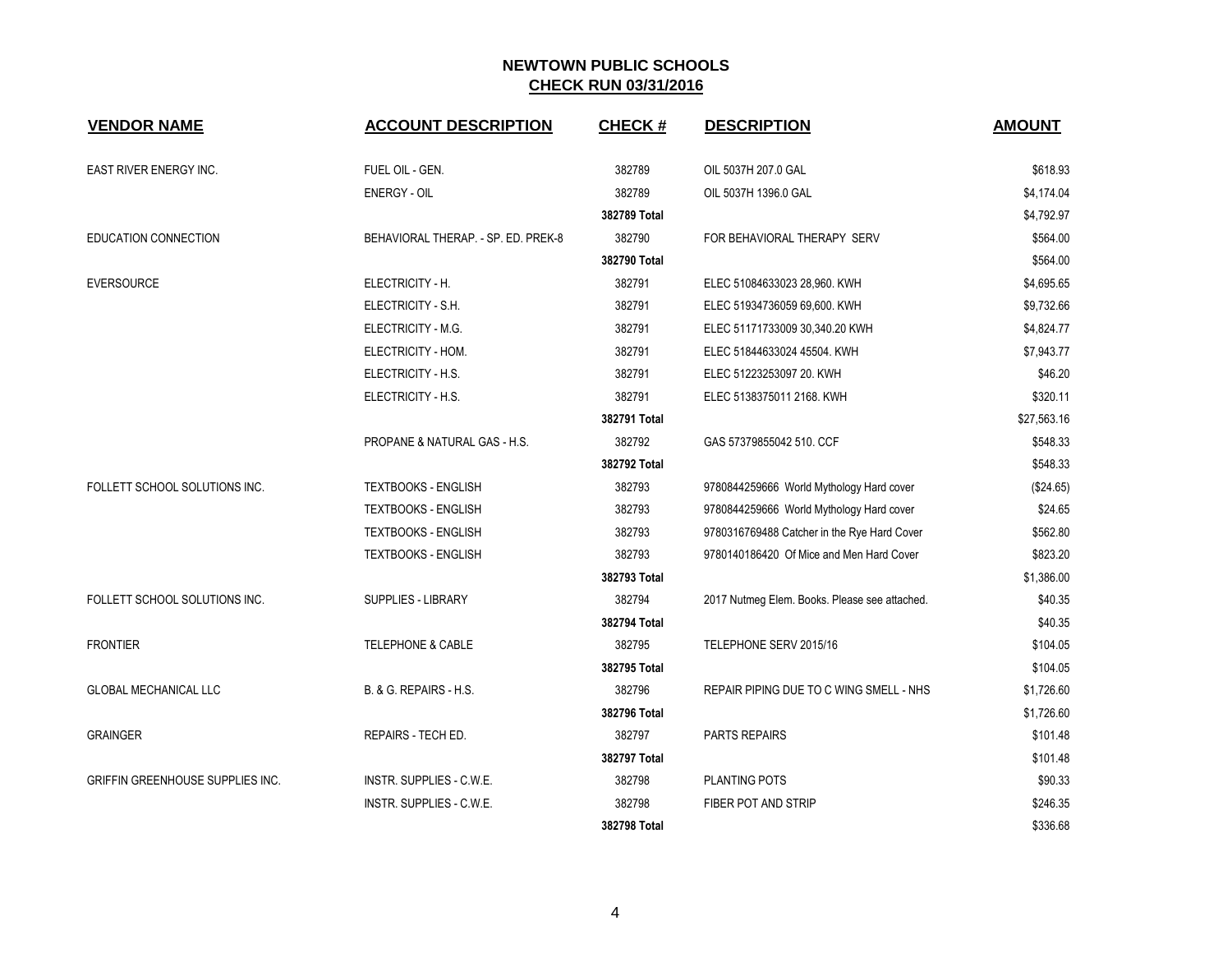| <b>VENDOR NAME</b>                     | <b>ACCOUNT DESCRIPTION</b>          | <b>CHECK#</b> | <b>DESCRIPTION</b>                          | <b>AMOUNT</b> |
|----------------------------------------|-------------------------------------|---------------|---------------------------------------------|---------------|
| <b>HAT CITY PAPER &amp; SUPPLY CO.</b> | <b>B&amp;G SUPPLIES - CUSTODIAL</b> | 382799        | PAPER PRODUCTS, HAND CLEANER, SPRAY BOTTLES | \$2,197.26    |
|                                        | <b>B&amp;G SUPPLIES - CUSTODIAL</b> | 382799        | PAPER PRODUCTS, HAND CLEANER, SPRAY BOTTLES | \$1,507.80    |
|                                        |                                     | 382799 Total  |                                             | \$3,705.06    |
| <b>JODIE HELLMANN</b>                  | STAFF TRAIN. - CLASSROOM            | 382800        | LIFEGUARD RECERTIFICATION                   | \$1,050.00    |
|                                        |                                     | 382800 Total  |                                             | \$1,050.00    |
| <b>ITSAVVY LLC</b>                     | <b>REPAIRS - SCIENCE</b>            | 382801        | C2G SELECT VGA + 3.5 MM A/V CABLE           | \$56.07       |
|                                        | <b>REPAIRS - SCIENCE</b>            | 382801        | C2G SELECT VGA + 3.5MM A/V CABLE            | \$71.10       |
|                                        |                                     | 382801 Total  |                                             | \$127.17      |
| K - MAN GLASS CORP                     | <b>EMERGENCY REPAIRS - S.H.</b>     | 382802        | <b>GLASS REPAIRS - SH</b>                   | \$307.10      |
|                                        |                                     | 382802 Total  |                                             | \$307.10      |
| KLINGBERG FAMILY CENTERS INC.          | TUITION - OUT-OF-DISTRICT           | 382803        | TUITION - OUT-OF-DISTRICT                   | \$6,058.40    |
|                                        |                                     | 382803 Total  |                                             | \$6,058.40    |
| <b>TYLER LACROCE</b>                   | OFF./MEETING SUPPLIES - B.O.E.      | 382804        | VIDEOTAPING BOE MEETING 02/16/16            | \$40.00       |
|                                        |                                     | 382804 Total  |                                             | \$40.00       |
| LAX.COM                                | <b>REPAIRS - SPORTS</b>             | 382805        | CASCADE HELMETS AND THROAT GUARDS           | \$1,186.56    |
|                                        |                                     | 382805 Total  |                                             | \$1,186.56    |
| <b>KATHERINE LEJA</b>                  | <b>INSTR. SUPPLIES - CLASSROOM</b>  | 382806        | MAP SKILLS FOR 1ST GRADE                    | \$118.70      |
|                                        |                                     | 382806 Total  |                                             | \$118.70      |
| LOADING DOC CENTRAL LLC                | <b>B&amp;G CONTRACTED SERV.</b>     | 382807        | PREVENT MAINT ON LOADING DOCKS - RIS / NHS  | \$192.00      |
|                                        |                                     | 382807 Total  |                                             | \$192.00      |
| MAHARD'S PIANO SERVICE, LLC            | <b>INSTR. SUPPLIES - MUSIC</b>      | 382808        | <b>PIANO</b>                                | \$135.00      |
|                                        |                                     | 382808 Total  |                                             | \$135.00      |
| W.B. MASON., INC.                      | OFF. SUPPLIES - BUS. SERV.          | 382809        | <b>SUPPLIES 2015/16</b>                     | \$73.87       |
|                                        | OFF. SUPPLIES - BUS. SERV.          | 382809        | COFFEE 2015/16                              | \$35.96       |
|                                        | OFF. SUPPLIES - BUS. SERV.          | 382809        | <b>SUPPLIES 2015/16</b>                     | \$12.69       |
|                                        | OFF. SUPPLIES - BUS. SERV.          | 382809        | COFFEE 2015/16                              | \$21.98       |
|                                        | OFF. SUPPLIES - BUS. SERV.          | 382809        | <b>SUPPLIES 2015/16</b>                     | \$41.99       |
|                                        | INSTR. SUPPLIES - CLASSROOM         | 382809        | Copy paper, white, WBM21200                 | \$968.40      |
|                                        | OFF. SUPPLIES - PUPIL SERV.         | 382809        | <b>BOTTLED WATER</b>                        | \$29.95       |
|                                        | <b>INSTR. SUPPLIES - SCIENCE</b>    | 382809        | Hammer mill copy plus 20 pound copy paper   | \$999.75      |
|                                        | INSTR. SUPPLIES - CLASSROOM         | 382809        | Hammer mill copy plus 20 pound copy paper   | \$2,999.25    |
|                                        | <b>INSTR. SUPPLIES - GUIDANCE</b>   | 382809        | Hammer mill copy plus 20 pound copy paper   | \$799.80      |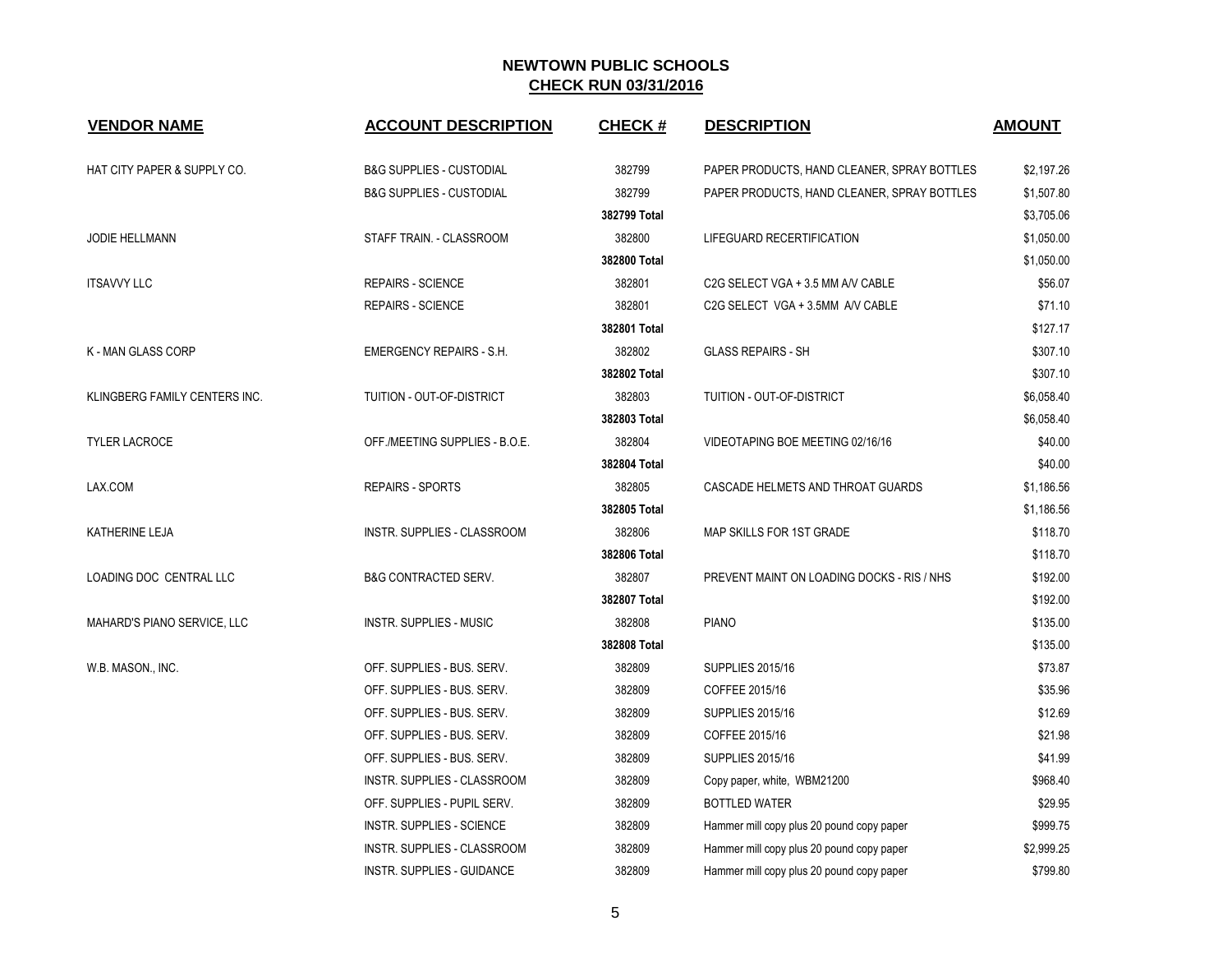| <b>VENDOR NAME</b>                   | <b>ACCOUNT DESCRIPTION</b>      | <b>CHECK#</b> | <b>DESCRIPTION</b>                           | <b>AMOUNT</b> |
|--------------------------------------|---------------------------------|---------------|----------------------------------------------|---------------|
| W.B. MASON., INC.                    | INSTR. SUPPLIES - CLASSROOM     | 382809        | Cases of White copy paper, Item WBM 21200    | \$1,210.50    |
|                                      | INSTR. SUPPLIES - CLASSROOM     | 382809        | White Copier Paper 8 1/2x11 Item #WBM-21200  | \$1,210.50    |
|                                      |                                 | 382809 Total  |                                              | \$8,404.64    |
| <b>DEVIN MATTE</b>                   | OFF./MEETING SUPPLIES - B.O.E.  | 382810        | VIDEOTAPING BOE MEETING 02/16/16             | \$70.00       |
|                                      |                                 | 382810 Total  |                                              | \$70.00       |
| MCKENNEY MECHANICAL CONTRACTORS INC. | <b>EMERGENCY REPAIRS - M.S.</b> | 382811        | <b>BOILER REPAIRS - NMS</b>                  | \$580.00      |
|                                      |                                 | 382811 Total  |                                              | \$580.00      |
| <b>MATTHEW MEMOLI</b>                | STAFF TRAVEL - P.E.             | 382812        | TRAVEL FEB & MAR 2016                        | \$153.74      |
|                                      |                                 | 382812 Total  |                                              | \$153.74      |
| MOBILE MINI, INC.                    | <b>EQUIP RENTAL - B&amp;G</b>   | 382813        | STORAGE CONTAINER RENTAL E726 - 2015-2016    | \$75.00       |
|                                      |                                 | 382813 Total  |                                              | \$75.00       |
| E. A. MORSE & CO. INC.               | <b>REPAIRS - CUSTODIAL</b>      | 382814        | CUSTODIAL MACHINE REPAIRS - NMS              | \$1,331.59    |
|                                      |                                 | 382814 Total  |                                              | \$1,331.59    |
| MUSICAL ARTS CONFERENCE              | CONTRACTED SERV. - MUSIC        | 382815        | <b>COLOR GUARDS DUES</b>                     | \$250.00      |
|                                      | CONTRACTED SERV. - MUSIC        | 382815        | <b>WINTER PERCUSSION DUES</b>                | \$150.00      |
|                                      |                                 | 382815 Total  |                                              | \$400.00      |
| NEOPOST NORTHEAST DISTRICT           | OFF. SUPPLIES - BUS. SERV.      | 382816        | <b>DOUBLE STRIP LABELS</b>                   | \$48.00       |
|                                      | OFF. SUPPLIES - BUS. SERV.      | 382816        | SHIPPING                                     | \$15.00       |
|                                      |                                 | 382816 Total  |                                              | \$63.00       |
| NEWTOWN BOARD OF EDUCATION           | <b>MEDICAL INS. PREMIUMS</b>    | 382817        | <b>LONG TERM DISABILITY</b>                  | \$1,992.38    |
|                                      | <b>LIFE INSURANCE</b>           | 382817        | <b>AD&amp;D PREMIUM</b>                      | \$1,173.50    |
|                                      | LIFE INSURANCE                  | 382817        | LIFE PREMIUM                                 | \$5,867.50    |
|                                      |                                 | 382817 Total  |                                              | \$9,033.38    |
| <b>ON-SITE SHREDDING</b>             | INSTR. SUPPLIES - CLASSROOM     | 382818        | SHREDDING SERV 2015/16                       | \$25.00       |
|                                      |                                 | 382818 Total  |                                              | \$25.00       |
| OTIS ELEVATOR COMPANY                | <b>B&amp;G CONTRACTED SERV.</b> | 382819        | ELEVATOR SVC CONTRACT 2015-2016              | \$274.01      |
|                                      |                                 | 382819 Total  |                                              | \$274.01      |
| PRESENTATION SYSTEMS INC.            | STUDENT TRAVEL - CLASSROOM      | 382820        | CP 08A Glossy photo paper 24 x 100           | \$1,008.00    |
|                                      | INSTR. SUPPLIES - CLASSROOM     | 382820        | Shipping                                     | \$55.00       |
|                                      |                                 | 382820 Total  |                                              | \$1,063.00    |
| QUIA SUBSCRIPTIONS DEPARTMENT        | CONTRACTED SERV. - COMP. ED.    | 382821        | Quia 1-year Educational Site License renewal | \$1,500.00    |
|                                      |                                 | 382821 Total  |                                              | \$1,500.00    |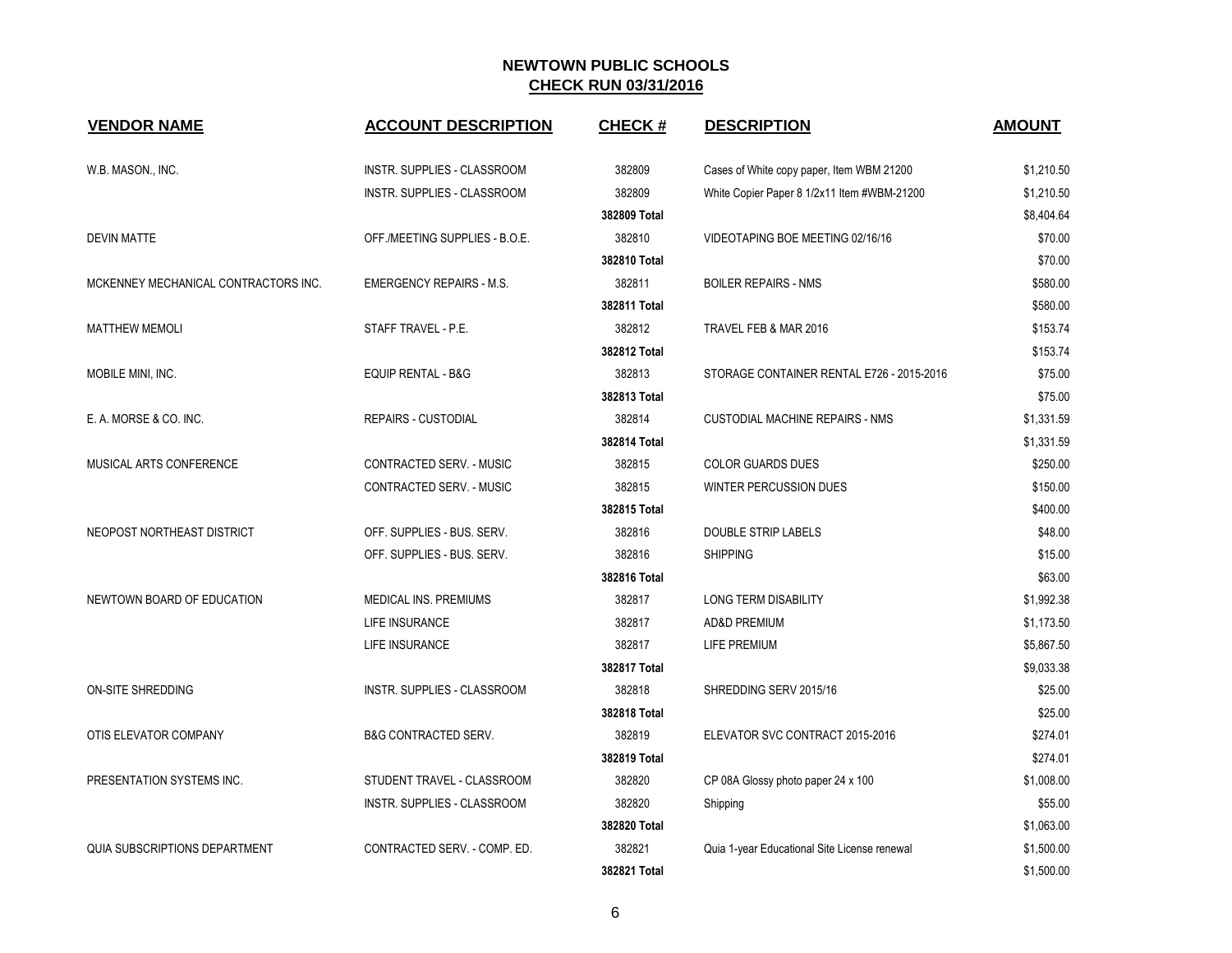| <b>VENDOR NAME</b>                  | <b>ACCOUNT DESCRIPTION</b>          | <b>CHECK#</b> | <b>DESCRIPTION</b>                                | <b>AMOUNT</b> |
|-------------------------------------|-------------------------------------|---------------|---------------------------------------------------|---------------|
| <b>BARBARA REILLY</b>               | MEDICAL SUPPLIES - M.S.             | 382822        | <b>MEDICAL TEST</b>                               | \$8.99        |
|                                     |                                     | 382822 Total  |                                                   | \$8.99        |
| RICCIO LANDSCAPING LLC              | B. & G. REPAIRS - HOM.              | 382823        | TREE WORK - HOM                                   | \$735.00      |
|                                     |                                     | 382823 Total  |                                                   | \$735.00      |
| SANDY HOOK ACTIVITIES FUND          | OFF. SUPPLIES - ADMIN.              | 382824        | Meeting Supplies - Instructional Rounds           | \$231.06      |
|                                     |                                     | 382824 Total  |                                                   | \$231.06      |
| <b>SCHOOL SPECIALTY</b>             | INSTR. SUPPLIES - CLASSROOM         | 382825        | Item #088715, Index Cards, 3x5,                   | \$6.10        |
|                                     | INSTR. SUPPLIES - CLASSROOM         | 382825        | Item #088717, Index Cards, 3x5,                   | \$6.00        |
|                                     | INSTR. SUPPLIES - CLASSROOM         | 382825        | Item# 1437043 Paper Easel Pad 2-pk                | \$80.38       |
|                                     |                                     | 382825 Total  |                                                   | \$92.48       |
| <b>SECURE ECO SHRED</b>             | OFF. SUPPLIES - ADMIN.              | 382826        | monthly shredding contract                        | \$35.00       |
|                                     |                                     | 382826 Total  |                                                   | \$35.00       |
| <b>SERC</b>                         | STAFF TRAIN. - CLASSROOM            | 382827        | <b>AWARDS CEREMONY -20</b>                        | \$25.00       |
|                                     |                                     | 382827 Total  |                                                   | \$25.00       |
| SHIPMAN & GOODWIN                   | PROF. SERV. - SUPER.                | 382828        | SERV MARCH 2016                                   | \$7,079.00    |
|                                     |                                     | 382828 Total  |                                                   | \$7,079.00    |
| <b>DENISE SOUCAR</b>                | CONTRACTED SERV. - INFO. TECH.      | 382829        | Assist with Scheduling in Power School            | \$650.00      |
|                                     |                                     | 382829 Total  |                                                   | \$650.00      |
| SOUTHBURY PRINTING CENTRE, INC.     | CONTRACTED SERV. - CLASSRM          | 382830        | NMS Moving Up Certificates per attached quote.    | \$491.32      |
|                                     | STAFF TRAVEL - ART                  | 382830        | Postcards for Art Show                            | \$148.02      |
|                                     |                                     | 382830 Total  |                                                   | \$639.34      |
| SPC SCHOOL PUBLICATIONS COMPANY     | PRINTING - ENGLISH                  | 382831        | 200 copies 24 pages vol XXVII Issue 5 The Hawkeye | \$983.00      |
|                                     |                                     | 382831 Total  |                                                   | \$983.00      |
| <b>GEORGE ANDY SPENCER</b>          | <b>B&amp;G SUPPLIES - CUSTODIAL</b> | 382832        | SHOES (60068)                                     | \$94.96       |
|                                     |                                     | 382832 Total  |                                                   | \$94.96       |
| <b>TARRYWILE PARK &amp; MANSION</b> | INSTR. SUPPLIES - WORLD LANG.       | 382833        | RENTAL DEPOSIT - TARRYWILE MANSION                | \$300.00      |
|                                     |                                     | 382833 Total  |                                                   | \$300.00      |
|                                     | INSTR. SUPPLIES - WORLD LANG.       | 382834        | RENTAL OF TARRYWILE MANSION                       | \$360.00      |
|                                     |                                     | 382834 Total  |                                                   | \$360.00      |
| TIME FOR KIDS                       | <b>MEMBERSHIPS - LIBRARY</b>        | 382835        | Balance owed on 2nd grade magazine subscription   | \$13.84       |
|                                     |                                     | 382835 Total  |                                                   | \$13.84       |